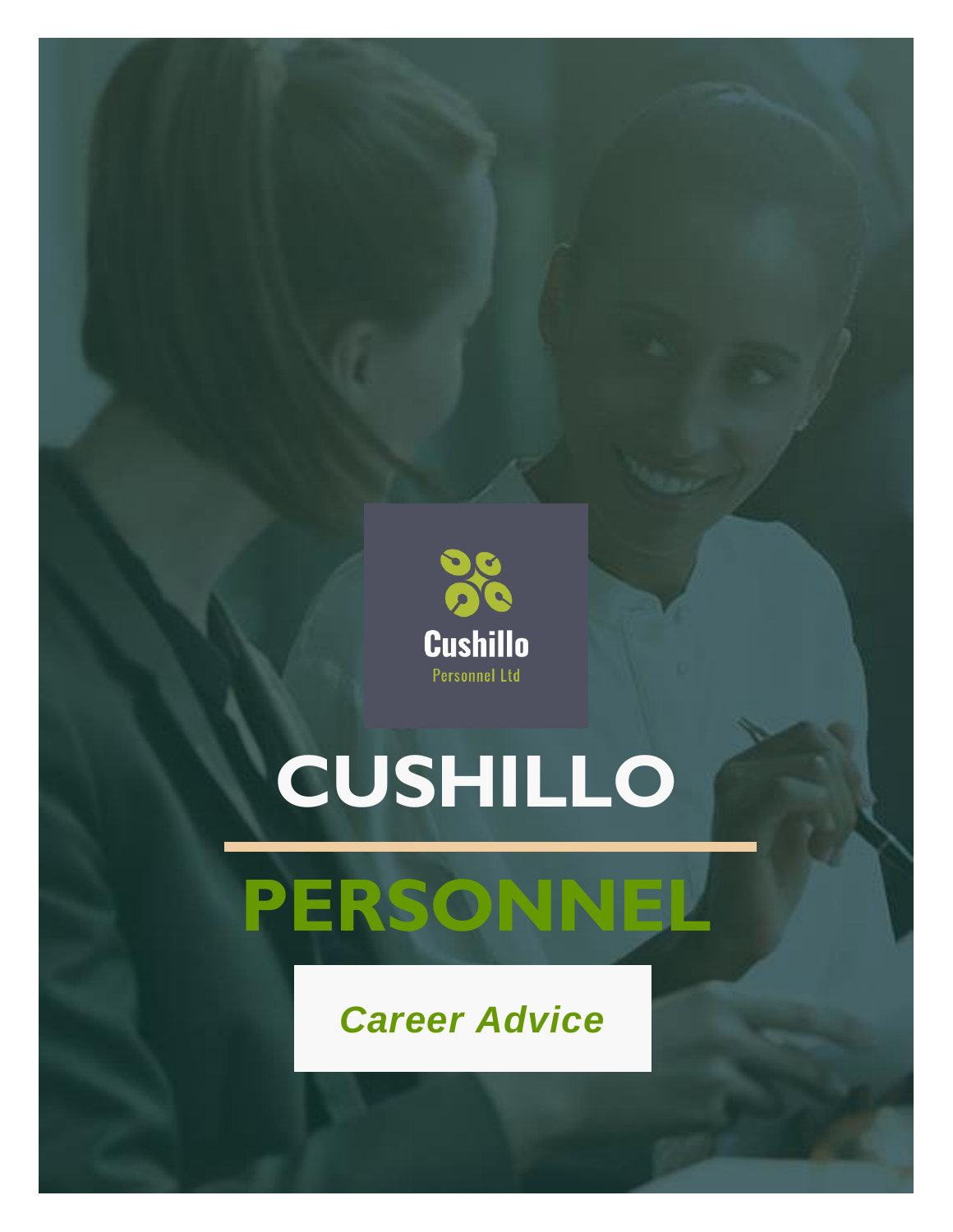

# **Career Tips**

## **What career choices do you have?**

You need to assess where you are today before you can decide where you want to take your career in the future. You may have been coasting or you may be bored with your current job. Today is the day when you can make new choices and perhaps even make a leap into a totally different career direction. You must look positively to the future as the decisions you make now will affect the rest of your life.

You should not rush into your next job. You need to consider carefully all the implications of the decisions which you make. Things to consider include which job you would like to pursue, which sort of company you would like to work for, what remuneration (pay and benefits) you require, the working environment, how you match the criteria for the job, and how the job matches your career aims and ambitions.

# **Setting specific career objectives**

Your main aim at this moment in time may just be to find yourself a new and rewarding job. But it would also be a good idea at this time to evaluate all your aims in life, both career related and personal. To achieve some of your objectives you may need to set yourself a number of intermediate objectives. You should regularly re-evaluate your objectives (both personal and career-related), as they will almost certainly change over time.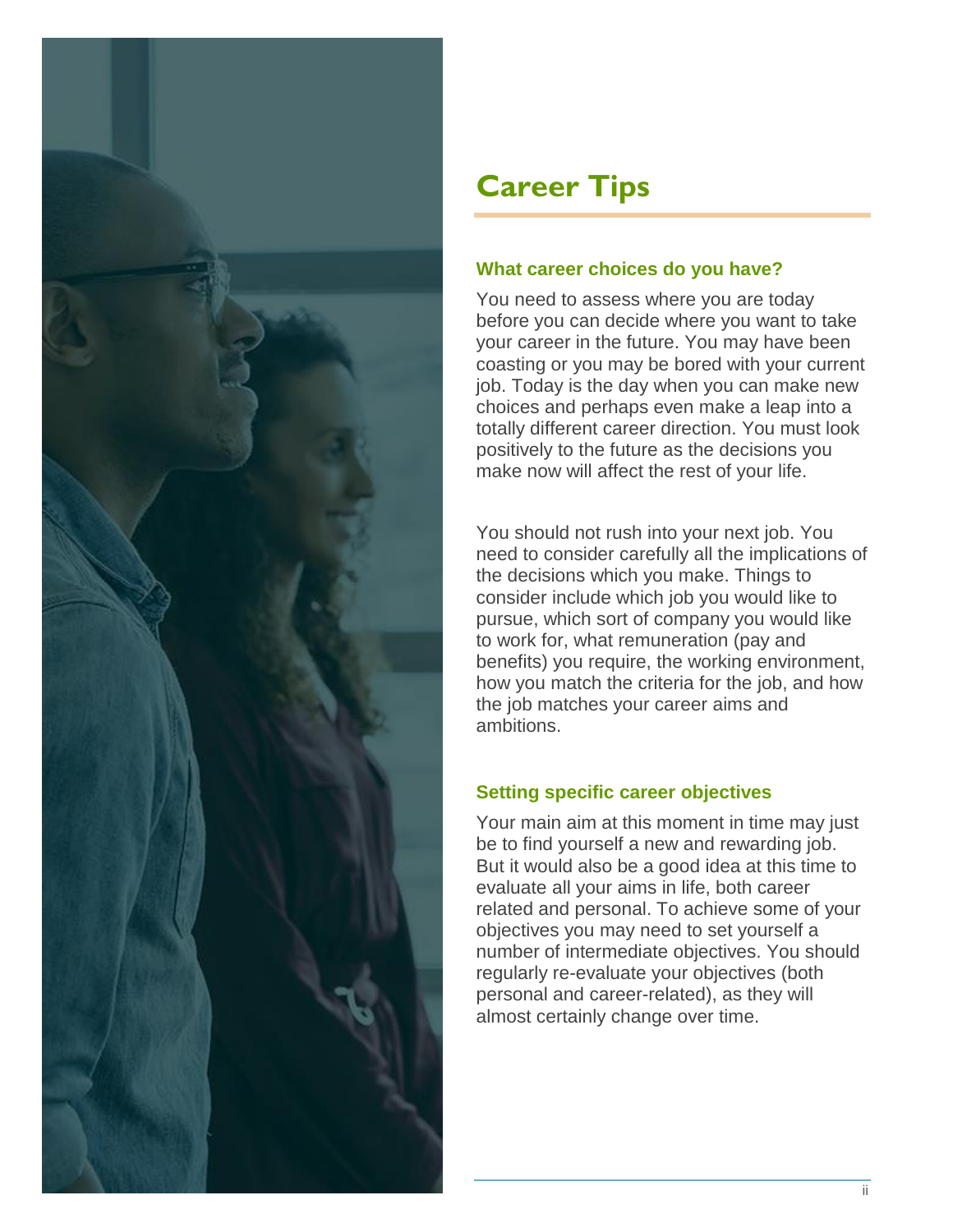#### **What are your choices?**

- 1. Move up, down or sideways on the career ladder?
- 2. What sort of company would you like to work for?
- 3. Do you want to move into a different industry or sector?
- 4. Can you change profession or direction?
- 5. Which job could you do?
- 6. Do you want a job close to home or in another region?

#### **1. Move up, down or sideways on the career ladder?**

Only you can really decide where you want to be on the career ladder, although some positions may be completely unrealistic. Are you looking for a new job because you have been stuck in a rut and denied the promotion you feel you deserved? Or alternatively, do you feel it is the right time to look for a less demanding job? Obtaining a job which is similar to your current position is generally the easiest option.

#### **2. What sort of company would you like to work for?**

You will need to consider whether you want to work for a large, medium-sized or small company. What did you dislike in your current/previous jobs and what did you like? This will help you decide on which sort of companies you may want to approach.

Do you like to be someone who really counts in a small firm or do you prefer to work in a large established company? In a large company you may be a very small cog in a large machine whereas in a small firm you can have a greater influence and your actions can make a real difference to the fortunes of the firm.

Some people feel that large firms offer more job security, but these days large firms are making a lot of people redundant, so they cannot necessarily offer more job security than a smaller firm. Smaller firms tend to offer fewer fringe benefits than larger firms, but they may offer bigger bonuses.

The culture in a small firm tends to be more open and friendly whilst large organisations can seem impersonal and unfriendly. A lot of large firms are trying to redress the balance and many top executives can now be seen in the ordinary works canteen rather than in the executive canteen. Office politics tend to dominate more in a large firm although all firms have a certain amount of office politics.

If the size/culture of a firm is important to you, please ensure that any firm you apply to meets your criteria. It is often a good idea to talk to existing employees of the firm and always ask questions at an interview so you can deduce the good points and bad points about working at the firm.

#### **3. Do you want to move into a different industry or sector?**

You may want to consider moving into a different industry or a new sector of your current industry. This will be an important consideration if your current industry/sector is declining or if jobs are hard to come by or you just fancy a change.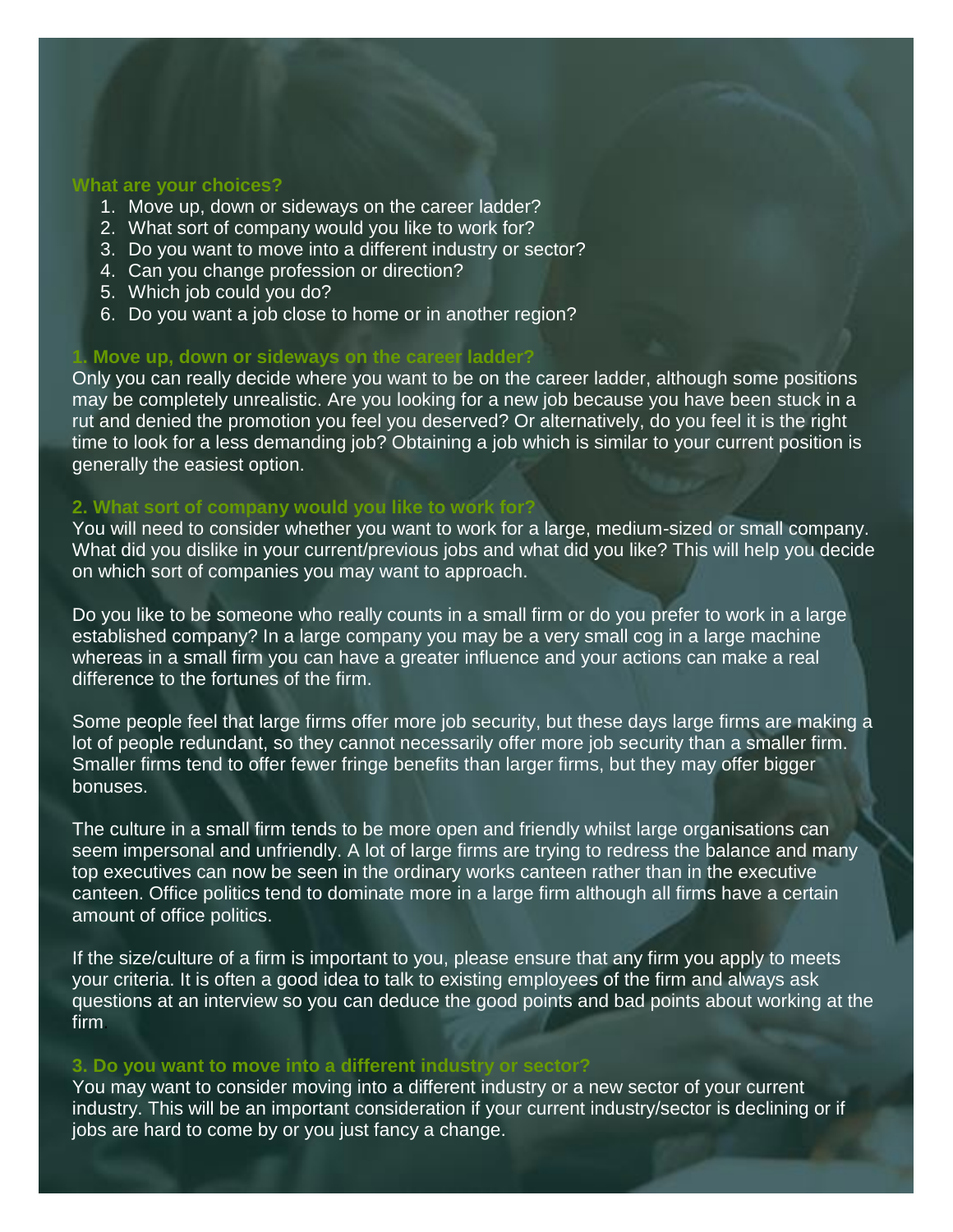### **4. Can you change profession or direction?**

This may be the hardest question for you to answer if you are unsure about your current career path. You should take some time out to think about a radical change in your career/life as this may have major implications later on in your career. You should talk any major changes through with your partner (if you have one) as this may have a significant impact on their life, if it means a period studying (when you are not earning) or a period when you have to take a cut in salary to get on the first rung of the ladder in your new profession.

You will need to gather as much information as possible on your new profession before making a final decision, including which qualifications are needed (if any), how you can study for the qualifications (full-time, part-time, evening courses, distance learning, etc), where you can study and how you can obtain relevant work experience. It is also a good idea to see if there are any work placements to give you a taste of the job (you do not want to study for something and then find you hate it!). Find out too what people in the profession think are the high spots and what are the low spots of the job.

### **5. Which job could you do?**

Only you can actually decide which job you want to do. But discussing your options with a career consultant or a close friend/relative, etc, can assist you in making a decision. If you are considering a new career direction you should discuss this carefully with someone who has already followed this career path.

To help you decide on the options you face, it may be advantageous for you to write down all your options and score them as in the following example for a Sales Consultant. With 10 being the top score and 1 being the bottom score.

| Position                   | Interest | Knowledge | Experience |
|----------------------------|----------|-----------|------------|
| <b>Sales Consultant</b>    | b        | 9         | 9          |
| <b>Managing Consultant</b> | 8        |           | 3          |
| <b>General Manager</b>     | 9        | 2         |            |
| <b>Owner of Business</b>   | 10       | 3         |            |

The Sales Consultant in our above example is only semi-interested in another similar Sales position and would really like to progress to the position of Managing Consultant. Other positions that are of interest are General Manager or Owner of a Business. These positions are probably not very realistic at the moment without further training.

The same may apply to some of your own ideas and you will need a certain amount of determination if you want to pursue them. To start with you should talk to people in any profession you would like to join. Professional institutions or trade may also be prepared to offer advice.